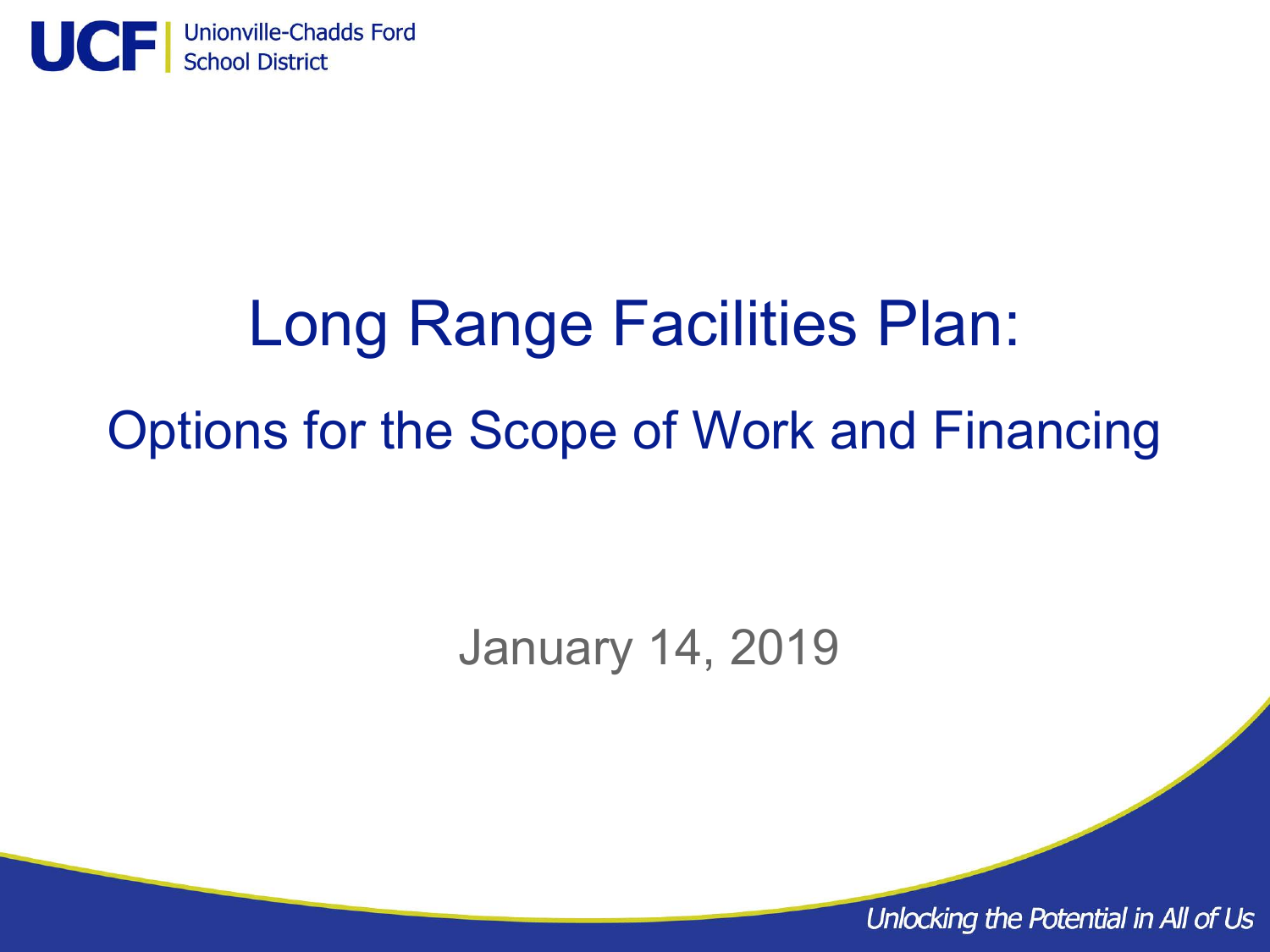

# Rationale for Double Turf Field

- **Student Wellness** 
	- Time saved
		- Practices and games will end earlier
		- Significantly reduces stacked schedule
		- Please reference attached sample schedule
	- Fewer conflicts for students and families
		- Tutoring, NHS induction, Family dinner time
		- More consistent schedule for students and families
- More scheduling flexibility
	- Band can practice on turf instead of the parking lot
	- Fewer weather delays and cancellations
		- Impacts bus and official shortage
		- Reduces the need to use alternative venues
- Consistency of conditions
- Middle School Health and PE classes will have access to fields
- Comps our sports facilities are shared between MS & HS
	- Please reference attached synthetic turf comparison
- Allows sports programs to grow and involve more students potentially fewer or no cuts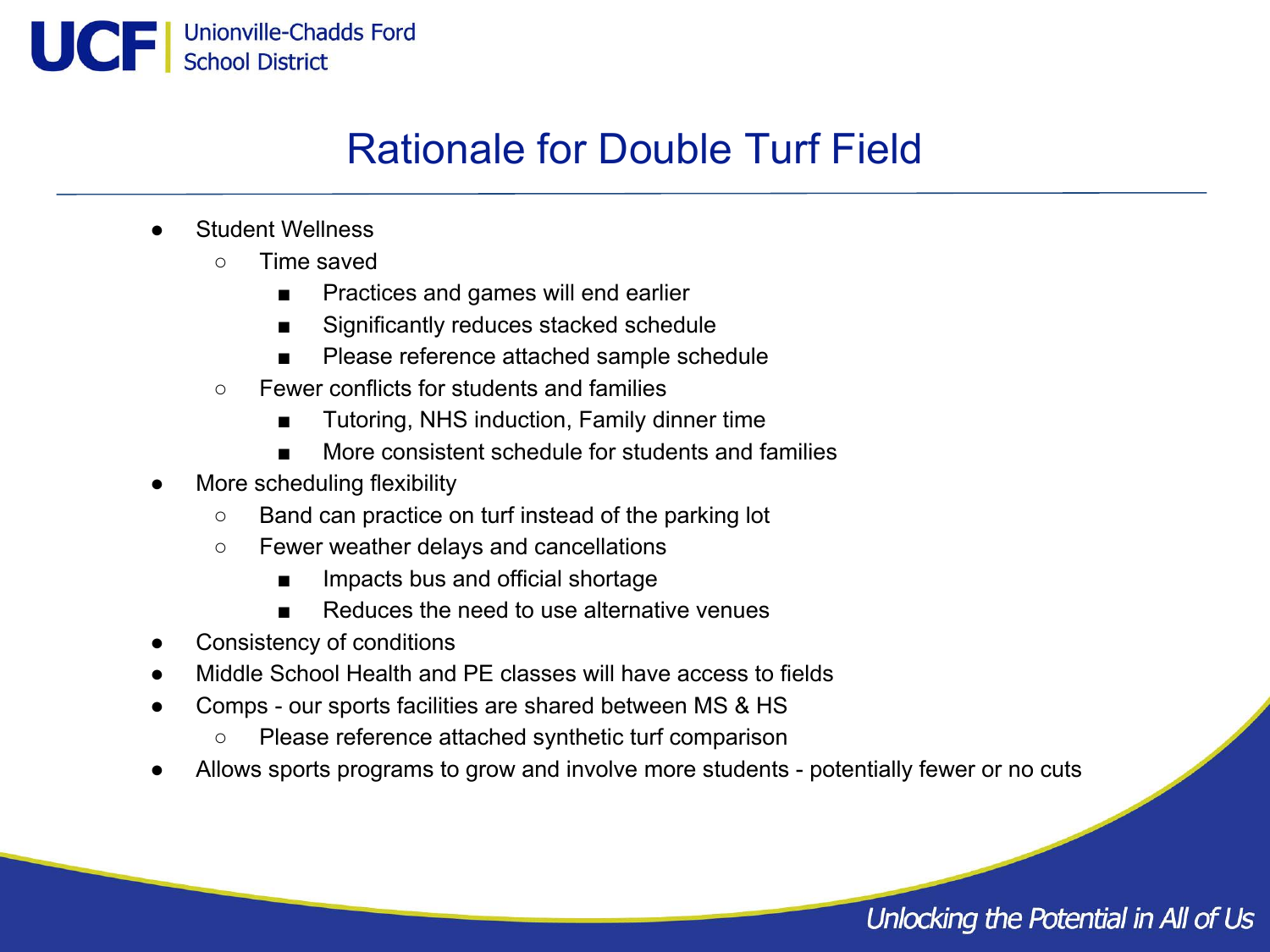

# Time Saved for Students and Families - Spring

| <b>Monday</b>                          | <b>Monday</b>                                                 |
|----------------------------------------|---------------------------------------------------------------|
| 3:15-5:15 - HS/MS T&F                  | 3:15-5:15 - HS/MS T&F<br><b>Blax 2 Hours</b>                  |
| $3:15-5:15 - Glax$                     | $3:15-5:15 - Glax$ (Turf 1)<br>Earlier                        |
| $5:15-7:15 - Blax$                     | 3:15-5:15 - Blax (Turf 2)                                     |
| <b>Tuesday</b>                         | <b>Tuesday</b>                                                |
| 3:15-5:15 - HS/MS T&F                  | JV & V Lax<br>3:15-5:15 - HS/MS T&F                           |
| 5:30-7:00 - JV Lax Game                | 2.5 Hours<br>3:45-5:15 - JV Lax Game (Turf 1)                 |
| 7:00-9:00 - V Lax Game                 | Earlier (avg.)<br>3:45-5:45 - V Lax Game (Turf 2)             |
| Wednesday                              | Wednesday                                                     |
| 3:15-5:15 - HS/MS T&F                  | 3:15-5:15 - HS/MS T&F<br>Glax 2 Hours                         |
| $3:15-5:15 - Blax$                     | $3:15-5:15 - Glax$ (Turf 1)<br>Earlier                        |
| $5:15-7:15 - Glax$                     | $3:15-5:15 - Blax$ (Turf 2)                                   |
|                                        | <b>Thursday</b>                                               |
| <b>Thursday</b>                        |                                                               |
| 3:15-5:15 - HS/MS T&F                  | JV & V Lax<br>3:15-5:15 - HS/MS T&F                           |
| 5:30-7:00 - JV Lax Game                | 2.5 Hours<br>3:45-5:15 - JV Lax Game (Turf 1)                 |
| 7:00-9:00 - V Lax Game                 | Earlier (avg.)<br>3:45-5:45 - V Lax Game (Turf 2)             |
|                                        |                                                               |
| <b>Friday</b><br>3:15-5:15 - HS/MS T&F | <b>Friday</b><br><b>Blax 2 Hours</b><br>3:15-5:15 - HS/MS T&F |
| $3:15-5:15 - Glax$                     | Earlier                                                       |
| $5:15 - 7:15 - Blax$                   | $3:15-5:15 - Glax$ (Turf 1)<br>3:15-5:15 - Blax (Turf 2)      |
|                                        |                                                               |
| <b>Saturday</b>                        | <b>Saturday</b><br>JV & V Lax                                 |
| 2:00-3:30 - JV Lax Game                | 2:00-3:30 - JV Lax Game (Turf 1)<br>1.5 Hours                 |
| 3:30-5:30 - V Lax Game                 | 2:00-4:00 - V Lax Game (Turf 2)<br>Earlier (avg.)             |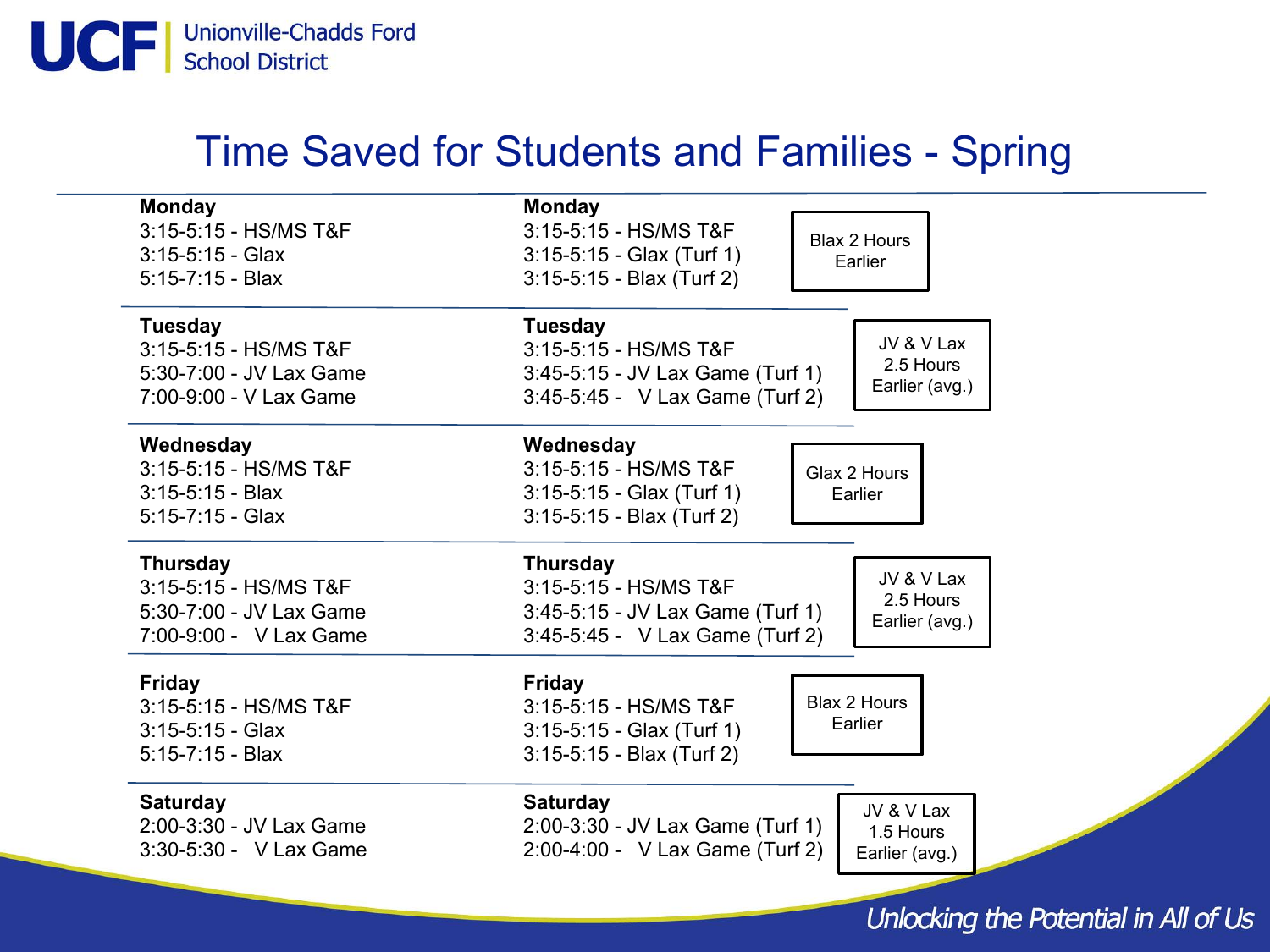

# Time Saved for Students and Families - Fall

| <b>Monday</b>                                              | <b>Monday</b>                                                                 |                                      |  |  |  |
|------------------------------------------------------------|-------------------------------------------------------------------------------|--------------------------------------|--|--|--|
| 3:30-5:30 - JV Football Game<br>5:30-7:00 - JV Soccer Game | 3:30-5:30 - JV Football Game (Stadium)<br>3:45-5:15 - JV Soccer Game (Turf 1) | JV & V Soccer 2.5 Hours              |  |  |  |
| 7:00-9:00 - V Soccer Game                                  | 3:45-5:45 - V Soccer Game (Turf 2)                                            | Earlier (avg.)                       |  |  |  |
| <b>Tuesday</b>                                             | <b>Tuesday</b>                                                                |                                      |  |  |  |
| 3:15-5:00 - Soccer Practice                                | 3:15-5:15 - Soccer Practice (Stadium)                                         | JV & V Field Hockey 2.5              |  |  |  |
| 5:30-7:00 - JV Field Hockey Game                           | 3:45-5:15 - JV Field Hockey Game (Turf 1)                                     | Hours Earlier (avg.)                 |  |  |  |
| 7:00-9:00 - V Field Hockey Game                            | 3:45-5:45 - V Field Hockey Game (Turf 2)                                      |                                      |  |  |  |
| Wednesday                                                  | Wednesday                                                                     |                                      |  |  |  |
| 3:15-5:00 - Field Hockey Practice                          | 3:15-5:15 - Field Hockey Practice (Stadium)                                   | JV & V Soccer 2.5 Hours              |  |  |  |
| 5:30-7:00 - JV Soccer Game                                 | 3:45-5:15 - JV Soccer Game (Turf 1)                                           | Earlier (avg.)                       |  |  |  |
| 7:00-9:00 - V Soccer Game                                  | 3:45-5:45 - V Soccer Game (Turf 2)                                            |                                      |  |  |  |
| <b>Thursday</b>                                            | <b>Thursday</b>                                                               |                                      |  |  |  |
| 3:15-5:30 - Football Practice                              | 3:15-5:30 - Football Practice (Stadium)                                       | JV & V Field Hockey 2.75             |  |  |  |
| 5:45-7:15 - JV Field Hockey Game                           | 3:45-5:15 - JV Field Hockey Game (Turf 1)                                     | Hours Earlier (avg.)                 |  |  |  |
| 7:15-9:15 - V Field Hockey Game                            | 3:45-5:45 - V Field Hockey Game (Turf 2)                                      |                                      |  |  |  |
| <b>Friday</b>                                              | <b>Friday</b>                                                                 |                                      |  |  |  |
| 3:15-5:00 - B&G Soccer Practice                            | 3:30-5:00 - JVB Field Hockey Game (Stadium)                                   | B & G Soccer 15                      |  |  |  |
| 7:00-9:30 - Football Game                                  | 3:15-5:15 - B Soccer Practice (Turf 1)                                        | minutes later                        |  |  |  |
|                                                            | 3:15-5:15 - G Soccer Practice (Turf 2)                                        |                                      |  |  |  |
| <b>Saturday</b>                                            | <b>Saturday</b>                                                               |                                      |  |  |  |
| 10:00-12:00 - Soccer Game                                  | 10:00-1:30 - V&JV Field Hockey Games (Stadium)                                |                                      |  |  |  |
| 12:30-4:00 - V&JV Field Hockey Games                       | 10:00-12:00 - JV Soccer Game (Turf 1)                                         |                                      |  |  |  |
|                                                            | 10:00-12:00 - V Soccer Game (Turf 2)                                          |                                      |  |  |  |
|                                                            |                                                                               | Unlocking the Potential in All of Us |  |  |  |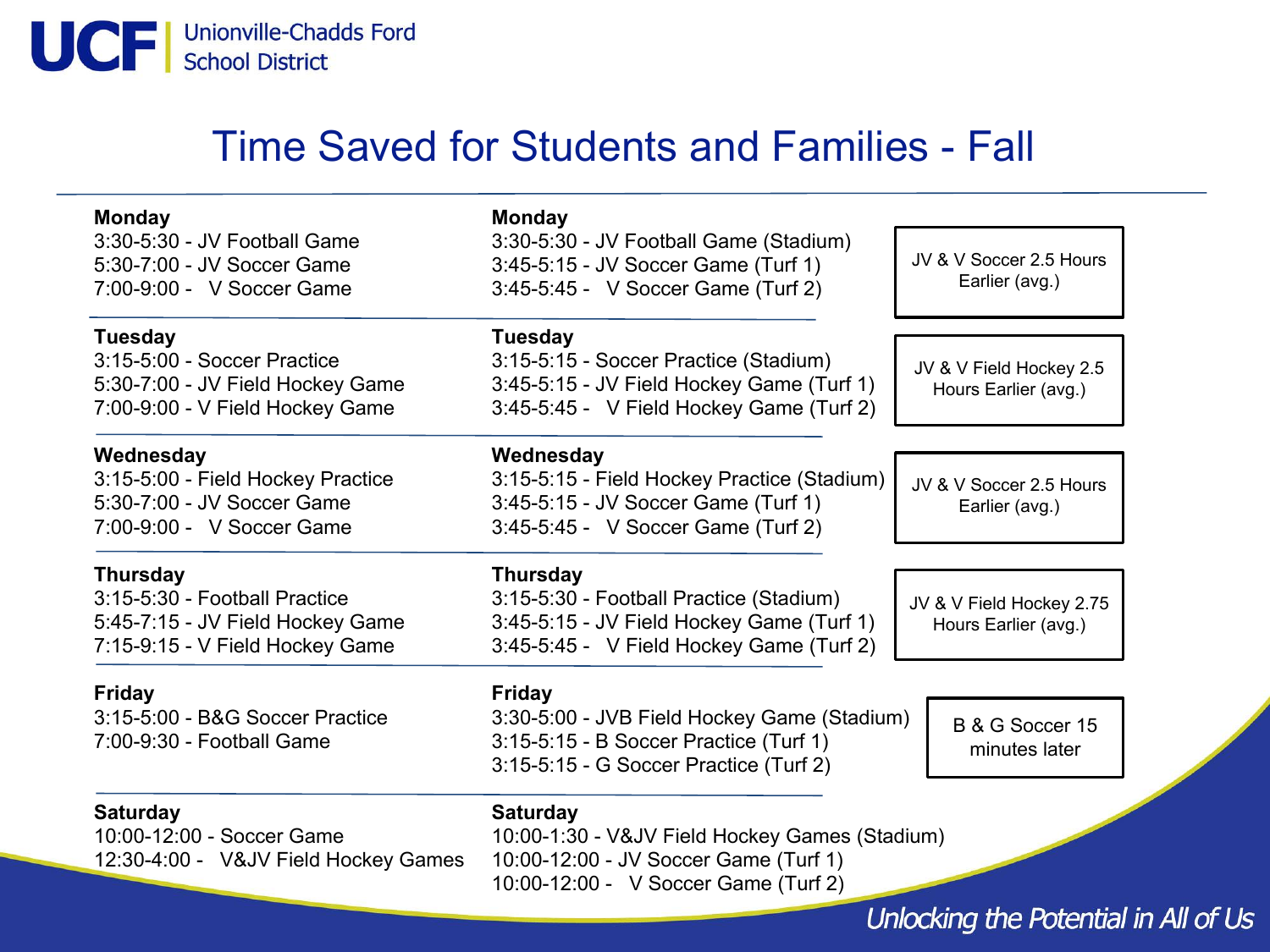

# Synthetic Field Comps in Ches-Mont League

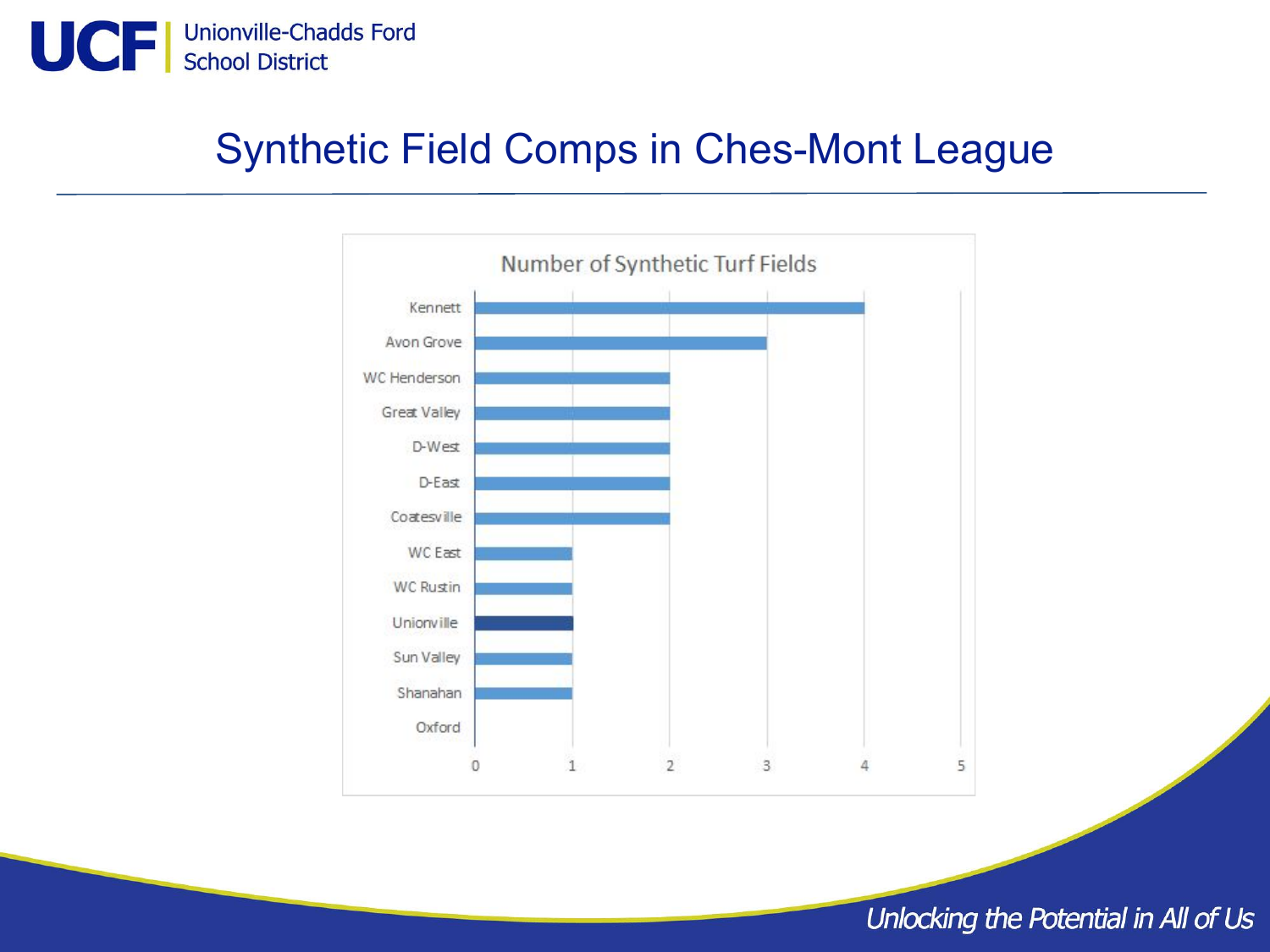

# Long Range Facilities Financing Options

#### **Option #1: Move new fields and double turf up to years 2 & 3 and increase financing**

#### *Rationale*:

This option recognizes community input that suggests we address the fields sooner, and capitalizes on historically low borrowing rates. Benefits students and staff sooner.

#### **Option #2: Proceed with years 1 - 3 as has been presented**

#### *Rationale*:

This option provides our maintenance and facilities team with more time and a balanced workload for planning and execution of the design and construction by keeping the double turf field as scheduled.

**Option #2A- Proceed with Years 1 - 3 as currently presented and also borrow the funds to do the double turf field in year 4.**

#### *Rationale*:

This option allows the District to maintain the current schedule and also borrow the funds needed to complete the double turf field in conjunction with building the new ball fields. Takes advantage of historically low borrowing rates.

#### **Option #3: Remove the double turf option, decrease financing**

#### *Rationale:*

This option appeals to fiscally conservative-minded citizens who may not value the rationale made earlier to include the double turf field in option 1, 2, and 2A. It recognizes community input, reduces borrowing by 2.5 million, and saves citizens between \$11-\$12/yr over the other options.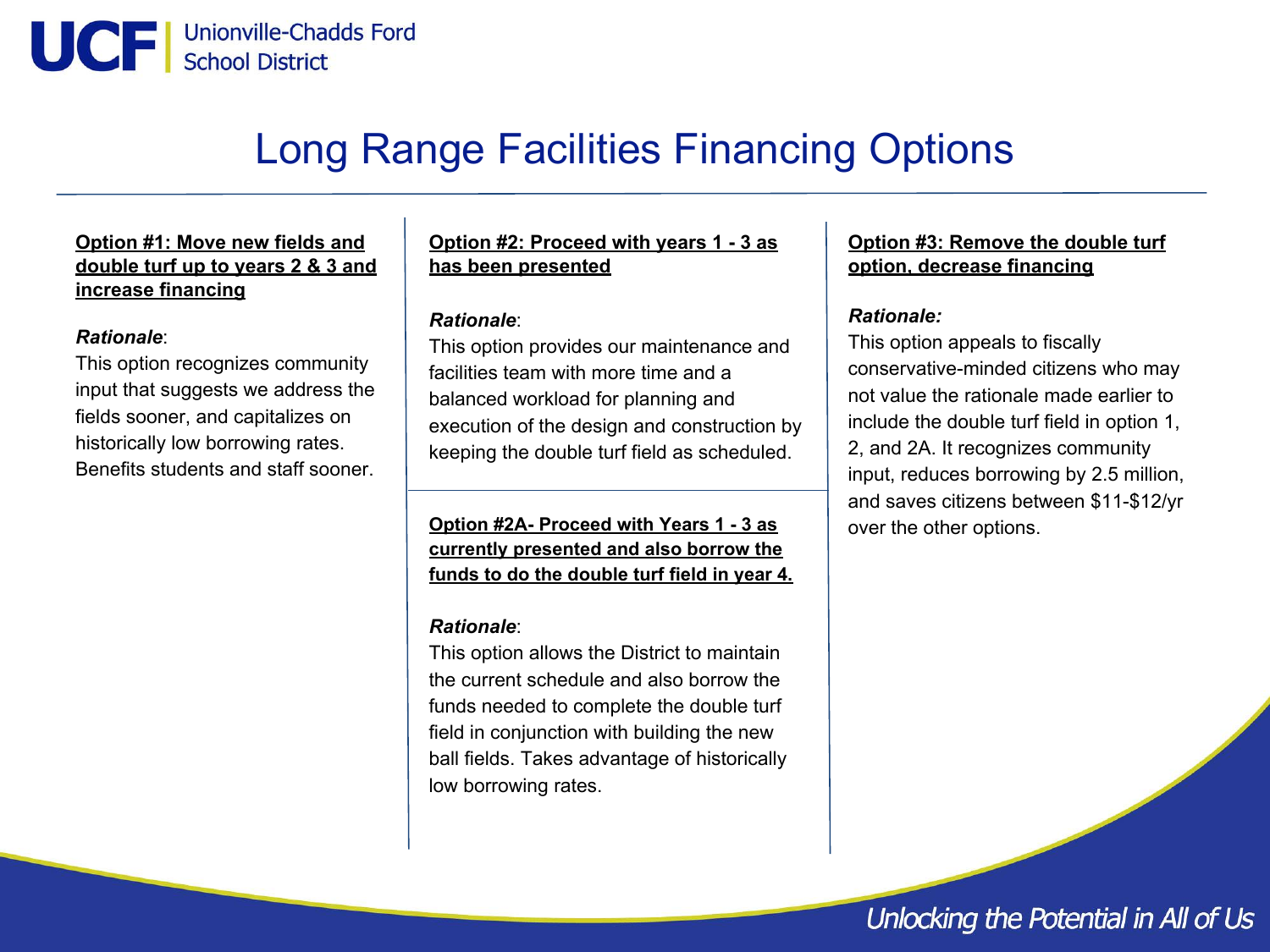# UCF | Unionville-Chadds Ford

#### **Unionville-Chadds Ford School District**

Long Range Facilities Plan Financing Options

|                                                                                                                                                                |                                   | Option #1                             |                                     | Option #2                             |                                   | Option #2A                          | Option #3                           |                                       |
|----------------------------------------------------------------------------------------------------------------------------------------------------------------|-----------------------------------|---------------------------------------|-------------------------------------|---------------------------------------|-----------------------------------|-------------------------------------|-------------------------------------|---------------------------------------|
|                                                                                                                                                                | Capital                           | Capital                               | Capital                             | Capital                               | Capital                           | Capital                             | Capital                             | Capital                               |
|                                                                                                                                                                | Reserve                           | Project                               | Reserve                             | Project                               | Reserve                           | Project                             | Reserve                             | Project                               |
| Funds Currently Available:<br>Capital Reserve Fund (December 2018)<br>Estimated Year 1 (2019) Activity                                                         | 2,343,762 \$<br>$\mathcal{F}$     |                                       | 2,343,762 \$<br>$\mathfrak{L}$      |                                       | 2,343,762 \$<br>\$                |                                     | 2,343,762 \$<br>$\mathcal{F}$       |                                       |
| 2019 Spring Borrowing (net proceeds)<br>2019 Estimated Work                                                                                                    |                                   | 9,000,000<br>(4,820,000)              |                                     | 7,000,000<br>(4,820,000)              |                                   | 9,000,000<br>(4,820,000)            |                                     | 7,000,000<br>(4,820,000)              |
| 2019-20 Annual General Fund Support                                                                                                                            | 866,752                           |                                       | 866,752                             |                                       | 866,752                           |                                     | 866,752                             |                                       |
| <b>Funds Available</b>                                                                                                                                         | 3,210,514                         | 4,180,000                             | 3,210,514                           | 2,180,000                             | 3,210,514                         | 4,180,000                           | 3,210,514                           | 2,180,000                             |
| Estimated Year 2 (2020) Activity<br>2020 Estimated Work<br>2020-21 Annual General Fund Support<br><b>Funds Available</b>                                       | (385,000)<br>866,608<br>3,692,122 | (4,180,000)                           | (1,985,000)<br>866,608<br>2,092,122 | (2,180,000)                           | 866,608<br>4,077,122              | (4, 165, 000)<br>15,000             | (1,985,000)<br>866,608<br>2,092,122 | (2,180,000)                           |
| Estimated Year 3 (2021) Activity                                                                                                                               |                                   |                                       |                                     |                                       |                                   |                                     |                                     |                                       |
| 2021 Estimated Work<br>2021-22 Annual General Fund Support                                                                                                     | (4,605,000)<br>914,467            | $\rightarrow$                         | (3,005,000)<br>914,467              |                                       | (2,990,000)<br>914,467            | (15,000)                            | (2,605,000)<br>914,467              |                                       |
| <b>Funds Available</b>                                                                                                                                         | 1,589                             |                                       | 1,589                               |                                       | 2,001,589                         |                                     | 401,589                             |                                       |
| Estimated Year 4 (2022) Activity<br>2022 Spring Borrowing Net Proceeds<br>2022 Estimated Work<br>2022-23 Annual General Fund Support<br><b>Funds Available</b> | 914,539<br>916,128                | 5,000,000<br>(2,695,000)<br>2,305,000 | 914,539<br>916,128                  | 7,000,000<br>(4,695,000)<br>2,305,000 | 914,539<br>2,916,128              | 5,000,000<br>(4,695,000)<br>305,000 | 914,539<br>1,316,128                | 4,600,000<br>(2,695,000)<br>1,905,000 |
| Estimated Year 5 (2023) Activity<br>2023 Estimated Work<br>2023-24 Annual General Fund Support<br><b>Funds Available</b>                                       | (865,000)<br>913,051<br>964,179   | (2,305,000)                           | (865,000)<br>913,051<br>964,179     | (2,305,000)                           | (2,865,000)<br>913,051<br>964,179 | (305,000)                           | (1, 265, 000)<br>913.051<br>964,179 | (1,905,000)                           |
| Estimated Year 6 (2024) Activity<br>2024 Estimated Work<br>2024-25 Annual General Fund Support<br><b>Funds Available</b>                                       | (1,790,000)<br>910,651<br>84,830  | $\overline{\phantom{a}}$<br>$-$       | (1,790,000)<br>910,651<br>84,830    |                                       | (1,790,000)<br>910,651<br>84,830  |                                     | (1,790,000)<br>910,651<br>84,830    |                                       |